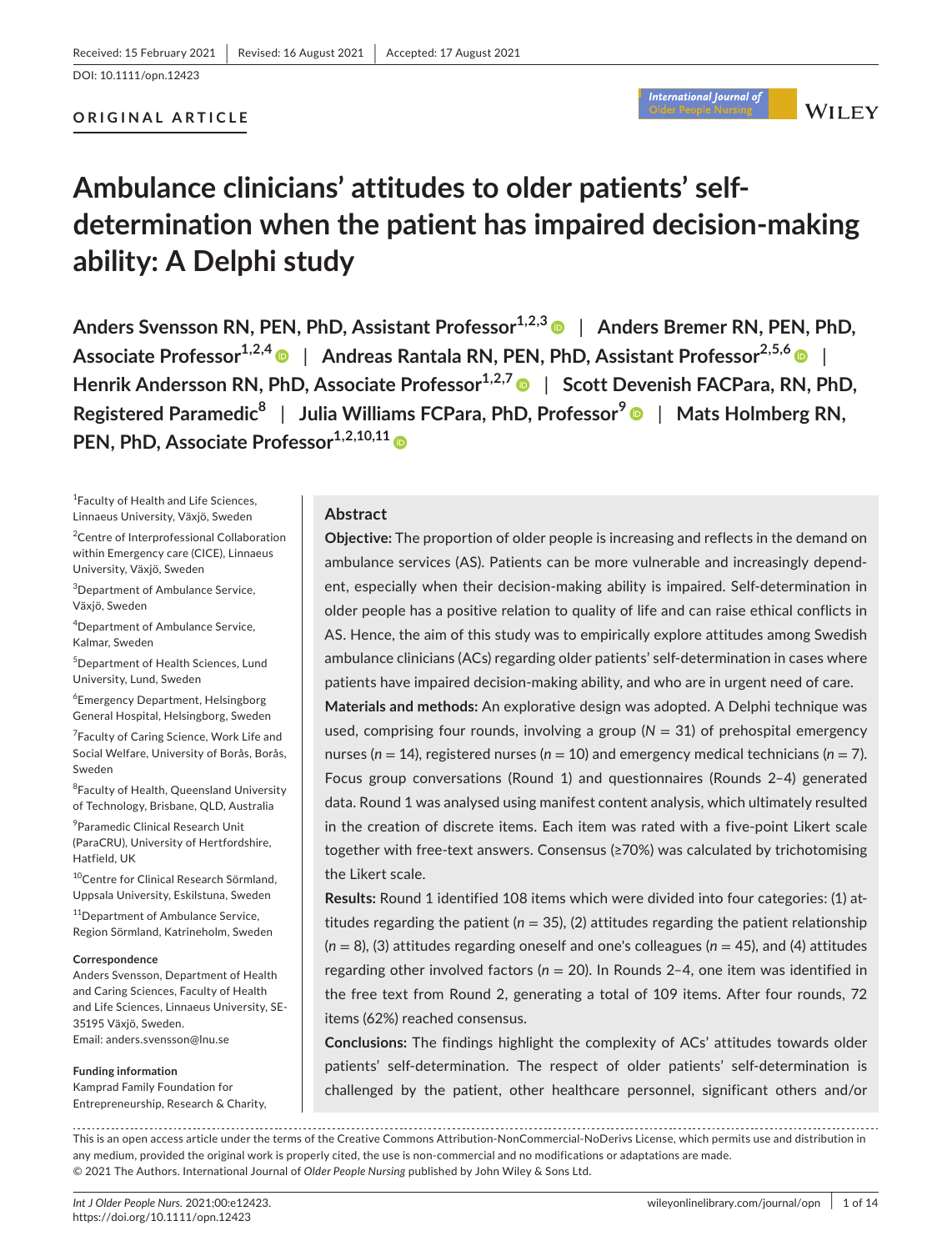Grant/Award Number: 20180157

colleagues. The study provided a unique opportunity to explore self-determination and shared decision-making. AS have to provide continued ethical training, for example to increase the use of simulation-based training or moral case deliberations in order to strengthen the ACs' moral abilities within their professional practice. **Implications for practice:** Ambulance services must develop opportunities to provide continued training within this topic. One option would be to increase the use of simulation-based training, focusing on ethical aspects of the care. Another option might be to facilitate moral case deliberations to strengthen the ACs' abilities to manage these issues while being able to share experiences with peers. These types of interventions should illuminate the importance of the topic for the individual AC, which, in turn, may strengthen and develop the caring abilities within an integrated care team.

#### **KEYWORDS**

ambulance clinicians, decision-making ability, ethics, older patients, patient autonomy, prehospital emergency nurses, self-determination

# **1**  | **INTRODUCTION**

The number of people aged 60 years and older will increase from 1 billion in 2019 to 1.4 billion by 2030 and 2.1 billion by 2050. This increase is occurring at a unique pace and will accelerate, particularly in developing countries, in coming decades (World Health Organization, 2021). Every fifth person in Sweden is 'older' (≥65 years of age), which is a proportion that is expected to increase to one in four within a few decades (Statistic Sweden, 2020). The increasing proportion of older people in society is a common finding in several western countries, which is reflected in the increased need for prehospital emergency care and the associated use of the ambulance services (AS) (Lowthian et al., 2011). This can be seen, for example, in Sweden, with an increase in ambulance assignments by 68% during 2009–2014 (Bremer, 2016). A significant contributor to this increase is the growing population of older people with greater healthcare needs. This is confirmed by a recent study indicating a considerable increase in dispatched ambulance resources for patients between 70 and 89 years of age, showing that 60% of the assignments involved older patients >70 years of age (Hjalmarsson et al., 2020). Because autonomy is an important ethical value for most patients, it is also important to understand how ambulance clinicians (ACs) perceive and manage patient autonomy. ACs in Sweden comprise mainly registered nurses (RN) with or without specialist training in prehospital emergency care. These RNs are sometimes paired with emergency medical technicians (EMTs), who are commonly trained as assistant nurses. Henceforth, in this paper, ACs refer to these nurses of differing roles.

In this study of ACs' attitudes towards older patients' selfdetermination, we define autonomy as 'the power or right of selfgovernment', while self-determination is defined as 'the act or power of deciding things for oneself'. Here, the concept 'attitude' is understood as 'a way of thinking or feeling about a fact or state'

(Encyclopædia Britannica, 2020). Taken together, autonomy in older people in AS—as the first link in the care chain—is important for nurses in the following phases of older people nursing.

Self-determination in older people has been found to have a positive relation to quality of life (Bölenius et al., 2019; Kalfoss, 2010). A primary quality aspect of self-determination is to independently manage oneself without support (Johannesen et al., 2004). However, certain conditions must be met to exercise self-determination. Older persons need to feel safe in relationships, be able to influence decisions, and feel involved (Ekelund et al., 2014). Building trustful relationships over time is important in environments supporting older people's self-determination (Souesme & Ferrand, 2019).

There is a dearth of studies examining self-determination in older patients within AS settings. However, ethical conflicts have been found to be related to self-determination when patients refuse the care offered by the ACs (Sandman & Nordmark, 2006). In a recent study from the AS context, Bremer and Holmberg (2020) found that a number of ethical conflicts originated from problems related to the patient's self-determination. Ethical conflicts arose because of the ACs' inadequate access to the patient's narrative, uncertainty regarding the patient's decision-making ability and conflicting assessments of the patient's best interest.

Research on older patients' own experiences from an ethical perspective is lacking when it comes to urgent situations in need of ambulance care. In a study by Kluit et al. (2018), it was found that the decision to transport older people to hospital was influenced by whether the patient was presenting with acute conditions, despite a period of complaints varying between hours and years preceding the decision. The older patients saw hospital admission as inevitable due to an unsatisfactory care environment at home and positive expectations of hospital care. Shared decision-making was rarely seen, and an ethical dilemma occurred when the next of kin consented to hospitalisation against the wishes of the patient.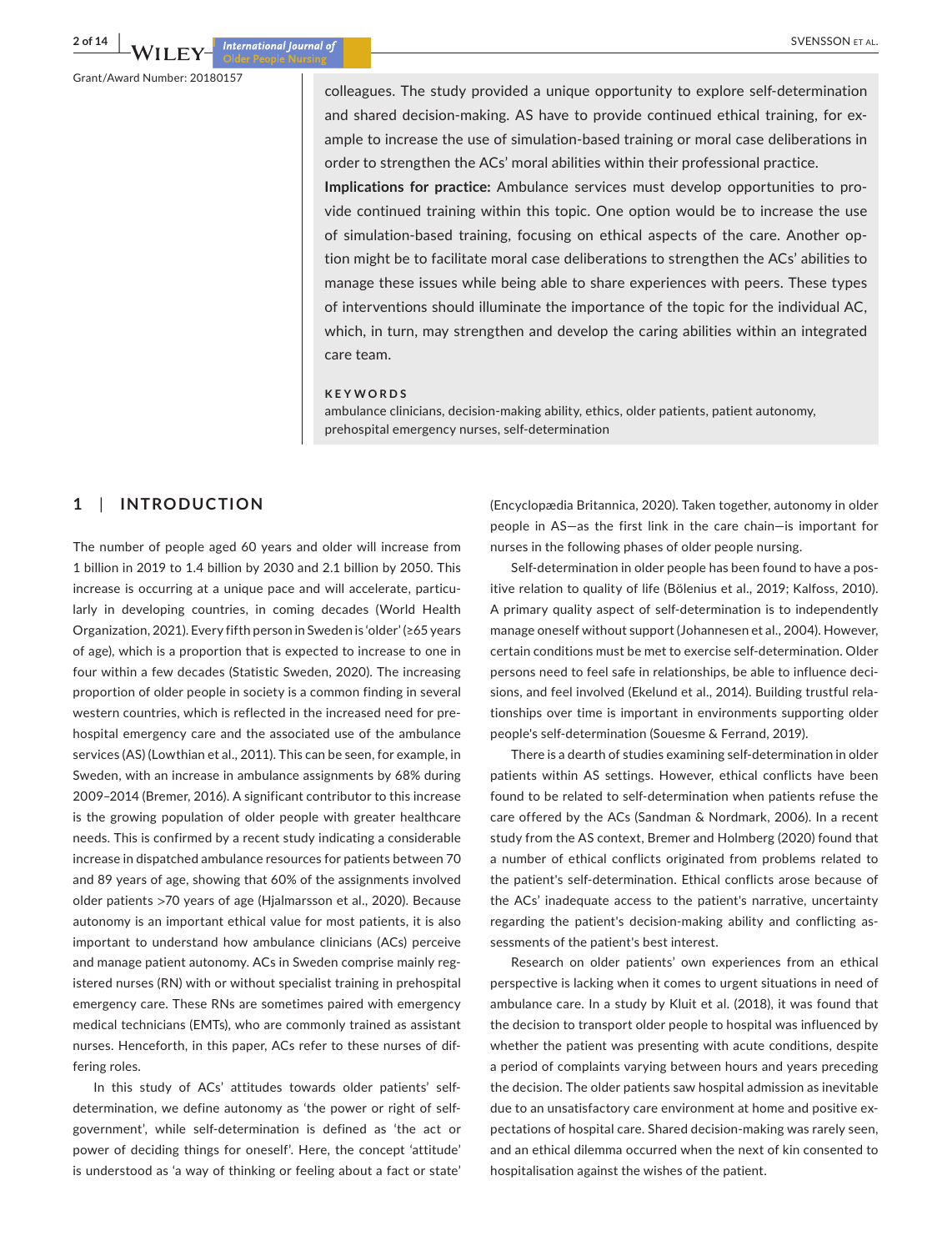## **SUMMARY STATEMENT OF IMPLICATIONS FOR PRACTICE**

## **What does this research add to existing knowledge in gerontology?**

- Ambulance clinicians, in regard to their professional status, consider themselves as having the upper hand over the older patient, leaving him/her exposed to possible abuse of power.
- Ambulance clinicians are disturbed by the influence of their colleagues, significant others and/or other healthcare professionals in their ambition to respect older patients' self-determination.
- Acutely ill older patients with impaired decision-making ability risk negative discrimination as a result of unconscious bias among ambulance clinicians.

## **What are the implications of this new knowledge for nursing care with older people?**

- • Ambulance clinicians need expanded theoretical ethical knowledge and training in managing ethical values in the care of older patients with impaired decision-making ability.
- Ambulance clinicians need continuous training to assess and consider potential impairments of older patients' decision-making abilities, as the number of such patients is expected to increase.

## **How could the findings be used to influence policy or practice or research or education?**

- Ethical conflicts in the care of older patients in the prehospital ambulance care context need to be explicitly highlighted to further develop professional care.
- Self-determination is an important aspect when deciding whether to provide care as well as emphasising that care provided should take place in accordance with older patients' best interests.

Additionally, older patients' decision-making abilities in acute situations are often reduced and sometimes completely lacking. The patients' inability to express themselves has direct consequences for patient autonomy, integrity and dignity. Due to the lack of patient self-determination, ACs encounter forms of surrogate decision-making, often with support and information from family members, but sometimes entirely on the basis of the care team's independent assessment of what might benefit the patient, based on the signs of illness and available medical history (Bremer et al., 2012; Bremer & Holmberg, 2020; Hagiwara et al., 2013; Holmberg et al., 2016).

Older patients who need AS are often vulnerable and dependent, especially when their decision-making ability is impaired, which increases the risk of important ethical values being violated. When the patient is older and fragile, there is reason to believe that the risk is even more pronounced, making self-determination conditional (Ekelund et al., 2014). In urgent situations, older patients may have impaired decision-making ability or reduced ability to participate in decisions concerning their own care, making it more difficult for the ACs to understand and respect the patient's autonomy, as there is uncertainty about the patient's authentic wishes and own values. Hence, the risk of value conflicts is significant (Bremer & Holmberg, 2020). Older, acutely ill persons with impaired decision-making abilities also risk negative discrimination resulting from conscious or unconscious bias among ACs or the patient's needs are assessed based on the ACs' own values (Bremer et al., 2015). This risk can be assumed to be greater when older patients do not have a social network that can act as surrogate decision-makers in cases where the older patients are unable to identify, articulate and fight for their needs. In a worstcase scenario, older patients can be given lower priority, even though their needs are just as, or possibly even more, significant compared to younger patients with similar needs. Consequently, the delivery of unequal care may result (Giordano, 2005; Rantala et al., 2016).

Taken together, the older patient's vulnerability in urgent situations exposes the asymmetrical and unequal power relationship in the care relationship between the AC and the patient, partly due to ACs' own values and how they can influence the decisions made. Zaner (2000) suggests that it is the healthcare provider who has the power, through knowledge, skills, resources, social legitimacy and legal authority, and not the patient. Wiggins and Schwartz (2005) suggest that healthcare providers have the power to help, while at the same time, the patient becomes more dependent on them, exposing the patient to greater vulnerability and abuse of power. Consequently, the patient needs to trust not only the healthcare providers' professional knowledge, but also their moral character. Through relational autonomy, the shortcomings in an individualistic or sovereign perspective on autonomy can balance the principle-based framework of beneficence, justice and equality (Donchin, 2001; Mackenzie, 2008; Stoljar, 2011). Mackenzie argues for a relational approach to the principle of respect for autonomy, which means an obligation on the part of healthcare providers to respect patients whose autonomy is impaired by promoting the autonomy competence of these patients. Based on these descriptions of power relations in care relationships and individualistic versus relational aspects of autonomy, there is reason to pay attention to the ACs' management of their power and patient autonomy in care relationships with older patients.

Hence, the aim of this study is to empirically explore the attitudes among Swedish ACs about older patients' self-determination in cases where patients have impaired decision-making ability, and who are in urgent need of care.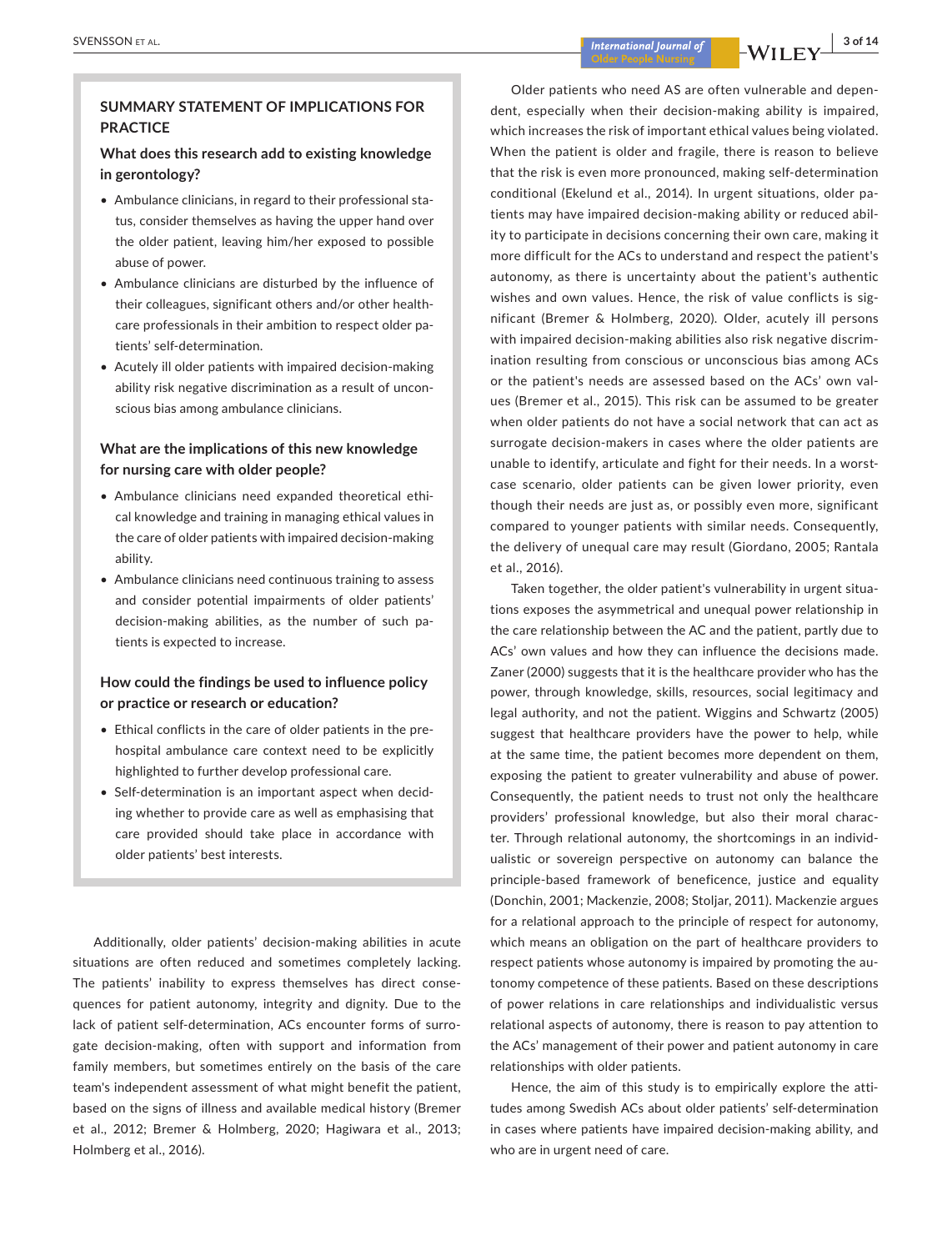# **2**  | **MATERIALS AND METHODS**

An explorative design was adopted using a modified Delphi technique (Keeney et al., 2011). The Delphi method emanates from the assumption that a group's opinion, which in this case comprised a panel of Swedish ACs, is more valid than individual opinions.

# **2.1**  | **Study setting and participants**

The study was conducted in two regions (A and B) in southern Sweden. Region A covers approximately 5,600 square kilometres and 300,000 inhabitants. Region B covers approximately 11,200 square kilometres and 240,000 inhabitants. The AS in region A has eight ambulance stations, while Region B has fifteen, covering both rural and urban areas. In 2018, each region dispatched an AS resource to approximately 35,000 calls. The participants were recruited in both regions. The inclusion criteria were ACs with professional affiliations, that is, RN with or without specialist training, and EMTs. RNs with specialist training in ambulance care, that is prehospital emergency nurses (PEN), were the most dominant subspecialty in the RN group (Table 1). Stratified sampling was performed to achieve variation in age, gender, and professions.

## **2.2**  | **Data collection and analysis**

Data were collected and analysed over four rounds between November 2019 and April 2020. The analysis of the focus groups was carried out in Swedish by Swedish-speaking authors, as well as the analysis that led to the statements that were included in the instrument and the preliminary categories that constituted the result. After the items and the preliminary result categories had been translated into English, the fifth and sixth English-speaking authors also participated in the continued analysis process and the writing of the result.

#### Round 1

The data collection in the first round was carried out with 6 focus groups involving 4–6 participants in each group. The first and the last author moderated the focus group conversations (Morgan, 1997), one having the role as main-moderator and the other as comoderator. Initially, the participants were informed about the aim of the study and the topic of the focus group conversation. The conversations were digitally recorded and lasted between 77 and 95 min (mean = 86 min) and transcribed verbatim. The focus groups were supported with an opening question: 'What does patients' selfdetermination mean to you?' Bearing in mind the inductive focus of the study, low-moderator involvement was selected (Morgan, 1997), to allow interaction within the group and facilitate great depth in participant-generated data.

The data analysis started by reading the transcribed conversations several times to obtain a sense of the transcripts as a whole. The first and last authors undertook a manifest and descriptive qualitative content analysis. Statements expressing attitudes regarding older people's self-determination were extracted from the data and entered into an Excel document. The statements were then reformulated for clarification, with the intent of remaining close to the concepts and words used by the participants. Subsequently, the statements were compared with each other to reduce redundancy. Statements expressing similar attitudes were grouped together into categories expressing the overall structure of the data. The statements and the grouping were then discussed and adjusted together with the second, third and fourth authors. Round 1 resulted in four categories concerning the ACs' attitudes to older people's selfdetermination, comprising a total of 108 statements, henceforth

|                                                | Round 1        | Round 2        | Round 3        | Round 4            |
|------------------------------------------------|----------------|----------------|----------------|--------------------|
| Gender, n                                      |                |                |                |                    |
| Men                                            | 15             | 14             | 13             | 13                 |
| Women                                          | 17             | 17             | 17             | 17                 |
| Age, years (mean)                              | $25 - 65(45)$  | $25 - 65(45)$  | $25 - 65(45)$  | $25 - 65$<br>(45)  |
| Experience from AS <sup>a</sup> , years (mean) | $1.5 - 45(16)$ | $1.5 - 45(16)$ | $1.5 - 45(16)$ | $1.5 - 45$<br>(16) |
| $AC^b$ professional affiliation, n             |                |                |                |                    |
| Emergency medical technician                   | $\overline{7}$ | 6              | 5              | 5                  |
| Registered nurse                               | 10             | 10             | 10             | 10                 |
| Ambulance nurse                                | 14             | 14             | 14             | 14                 |
| Number of participants, n                      | 31             | 30             | 29             | 29                 |

**TABLE 1** Ambulance clinician demographic characteristics

<sup>a</sup>AS= ambulance services.

 $b$ AC $=$  ambulance clinicians.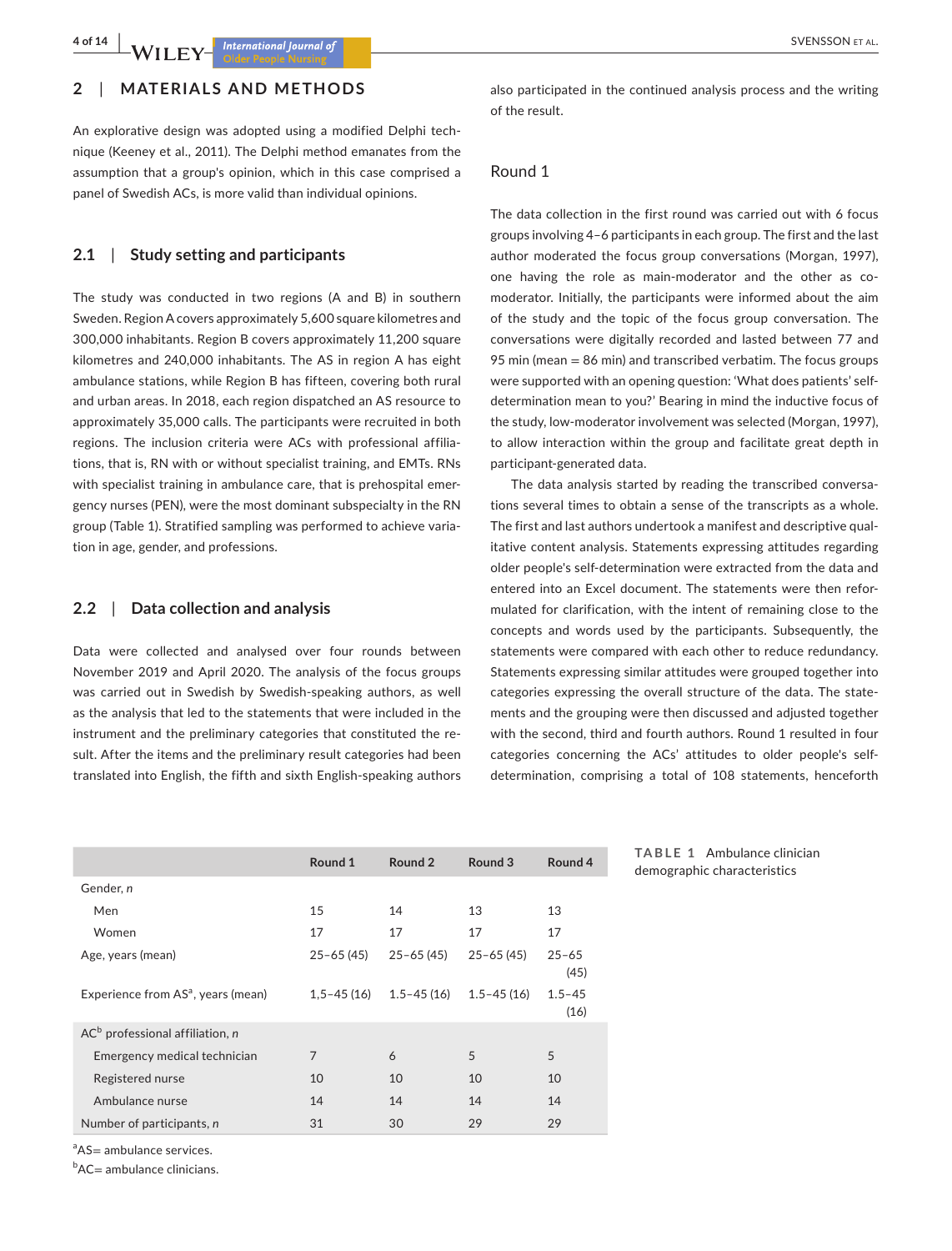referred to as items. Finally, a face-validity check of the items was undertaken, involving the other Swedish-speaking authors.

## Round 2

For data collection in the second round, the 108 items emerging in Round 1 were used to develop a questionnaire employed in Round 2 (Table 2). To capture additional attitudes, the participants were given the opportunity to describe, in free text, any additional atti tudes that they considered important. To enhance validity, the origi nal questionnaire was piloted with a group of people who did not participate in the main study (Hasson et al., 2000). The pilot group consisted of three experienced specialist trained ambulance nurses and one RN, all active researchers.

The questionnaire for the following rounds was introduced with the question; 'To what extent do you agree with the follow ing items?', encouraging the participants to rate the extent to which they agreed with each item using a five-point Likert scale, ranging from (1) 'not agree' to (5) 'strongly agree'. For analytical purposes, the scale was trichotomised to a three-point scale before determining whether consensus had been reached (Jirwe et al., 2009; Rådestad et al., 2013). Thus, 1– 2 on the Likert scale represented 'not agree', 3 represented 'neutral' and 4– 5 represented 'agree'. The level of con sensus was set at 70% prior to data collection (Keeney et al., 2011). Thus, in the present study, an item was considered to have reached consensus when 70% or more participants agreed on any of the tri chotomised scale responses.

For data analysis in this and the following rounds, descriptive sta tistics were used, focusing on mean values and standard deviation.

The questionnaire was distributed via e-mail to the 32 partici pants from Round 1. Three reminders were sent via e-mail. The par ticipants who did not respond to the second reminder e-mail were contacted by telephone ( *n* = 5). The questionnaire was available for 19 days. In total, 31 participants answered the questionnaire, result ing in a 97% response rate in Round 2.

#### Round 3

For data collection in this round, a second questionnaire was devel oped, comprising the items that did not reach consensus in Round 2 ( *n* = 60) together with one new item that emerged from the openended question (Table 2). Feedback containing the group mean values was provided for each item to stimulate the participants to reflect upon these values in relation to their reconsidered answers in the data collection round. The questionnaire was distributed via email to the 31 remaining participants. Three reminders were sent via e-mail. The participants who did not respond to the second reminder were contacted by phone ( *n* = 5). The questionnaire was available for 17 days. One participant declined further participation. In total, 30 participants answered the questionnaire, resulting in a 97% re sponse rate in Round 3.

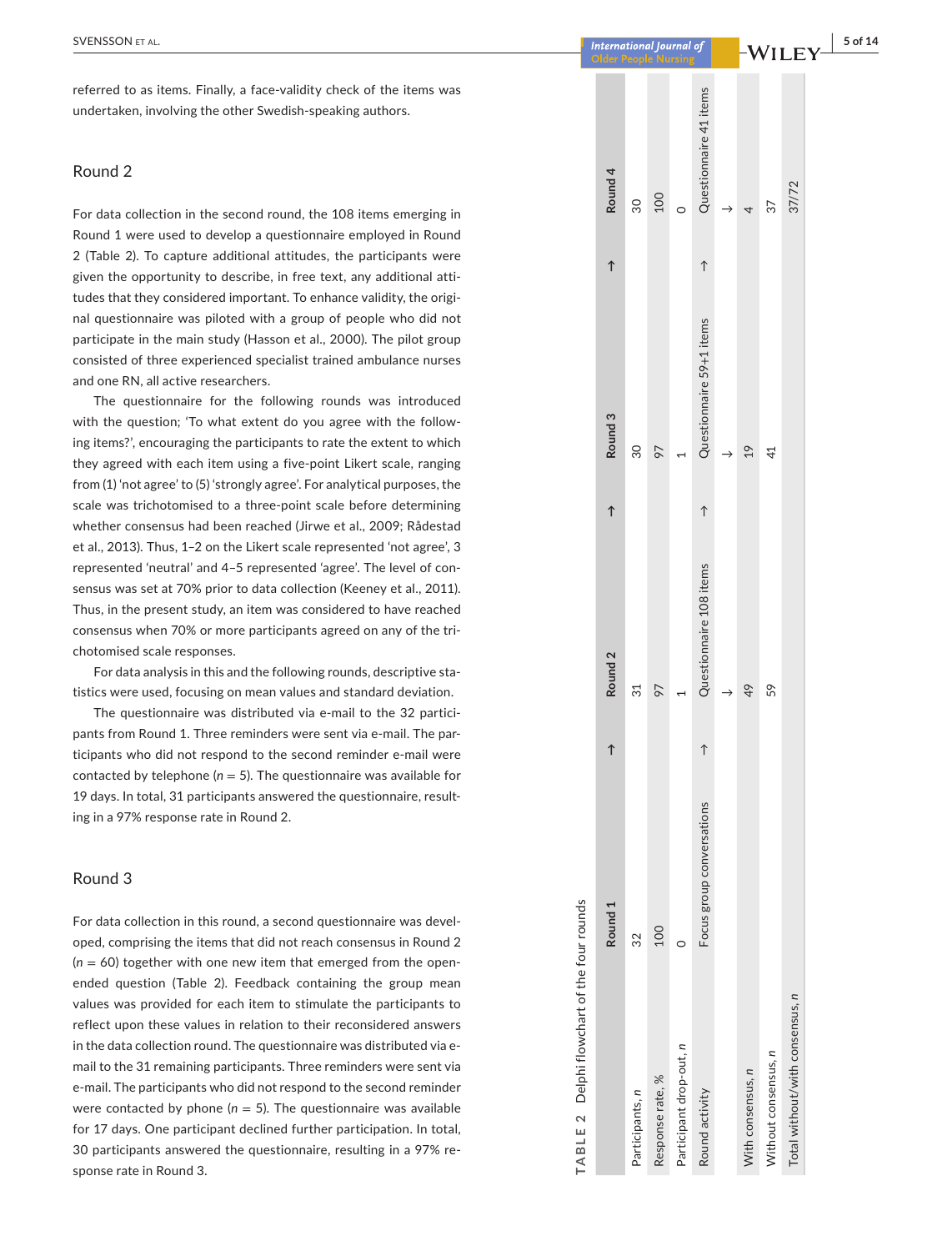The data analysis followed the procedure presented under the heading '2.2.2 Round 2'.

## Round 4

For data collection in this round, a third questionnaire was developed, comprising the items that did not reach consensus in Round 3, resulting in 41 items. The same procedure as in Round 3 was followed, with the questionnaire distributed to the 30 remaining participants (Table 2). Three e-mail reminders were distributed. Those who did not respond to the second reminder were contacted by phone  $(n = 4)$ . The questionnaire was available for 13 days, resulting in a 100% response rate within this round. In total, 30 participants finished all four rounds, giving a response rate of 94%. The responses were analysed as in Round 3, and an additional 4 items reached consensus.

The data analysis followed the procedure presented under the heading '2.2.2 Round 2'.

### **2.3**  | **Ethical considerations**

The study was carried out in line with the Declaration of Helsinki (The World Medical Association, 2013). Permission was granted by the Swedish Ethical Review Authority prior to the study (No. 2019-02127). All participants received verbal and written information about participation being voluntary and that they could withdraw consent to participate at any time without stating the reason. Participants were given the opportunity to ask questions and have them answered by the research team. Consent to participate was obtained from the participants. During the focus group interviews, maintaining confidentiality within the group was emphasised.

## **3**  | **RESULTS**

The results indicate an ambition to respect older patients' selfdetermination, preferably in collaboration with the patient. This ambition was impeded by the influence of the AC colleague, significant others and/or other healthcare professionals. Alternatively, collaboration with others was also found to be an important aspect of respecting the patient's self-determination. The patients were perceived as sometimes not being willing or able to participate, thus delaying the ACs' decisions. However, ACs still experienced having to make clinical decisions for the patient, using their power over the patient because of their professional status. Additionally, the context, with dyadic teams and caring for one patient at a time, together with the varying patient population, may both support and undermine the ability to respect the self-determination of the individual patient.

## **3.1**  | **Round 1**

The analysis of the focus group conversations generated 108 items grouped into four overarching categories, namely Category (1) attitudes regarding the patient (*n* = 35); Category (2) attitudes regarding the patient relationship (*n*=8); Category (3) attitudes regarding oneself and one's colleagues ( $n = 45$ ); and Category (4) attitudes regarding other involved factors (*n* = 20).

#### **3.2**  | **Round 2**

Forty-nine of the 108 items reached the consensus level of ≥70% in Round 2 (Table 3 and Table 4): Category 1 (*n*=11); Category 2 (*n*=5); Category 3 (*n*=25); and Category 4 (*n*=8).

### **3.3**  | **Round 3**

Nineteen ( $n = 19$ ) of the remaining items ( $n = 59$ ) reached consensus level of ≥70% in Round 3 (Table 3 and Table 4): Category 1 (*n* = 8); Category 2 ( $n = 0$ ); Category 3 ( $n = 7$ ); and Category 4 ( $n = 4$ ).

### **3.4**  | **Round 4**

Four of the remaining items ( $n = 40$ ) reached consensus level of ≥70% in Round 4 (Tables 3 and 4): Category 1 (*n* = 3); and Category 2 (*n* = 1). Of all items (108 from Round 1 together with 1 from Round 2, resulting in *N* = 109), a total of 72 items reached consensus (66%). Of those, 53 items (74%) were 'agree', 14 items (19%) 'not agree' and five items 'neutral' (7%). In total, 37 items (34%) did not reach consensus after four rounds.

## **4**  | **DISCUSSION**

The results indicate that the ACs' approach to older patients with impaired ability to make their own decisions is based on their respect for the patients' decisions and to safeguard the patients' dignity, as well as their self-determination. This is supported by the attitude '*protecting an older patient's self*-*determination means protecting his*/*her participation'* (category 3, item 1). This approach requires courage, sensitivity and an ability to show the patient respect. The results confirm findings from previous research indicating that self-determination is an important aspect when deciding whether to provide care, and also that the care provided should align with the patient's best interests (Sandman & Nordmark, 2006). The ACs also agreed '*there is a difference between motivating*, *recommending and persuading a patient'* (category 3, item 2). This consensus can be interpreted as an awareness of different ways to prevent the patient from being harmed, or risk losing an important ethical value such as autonomy.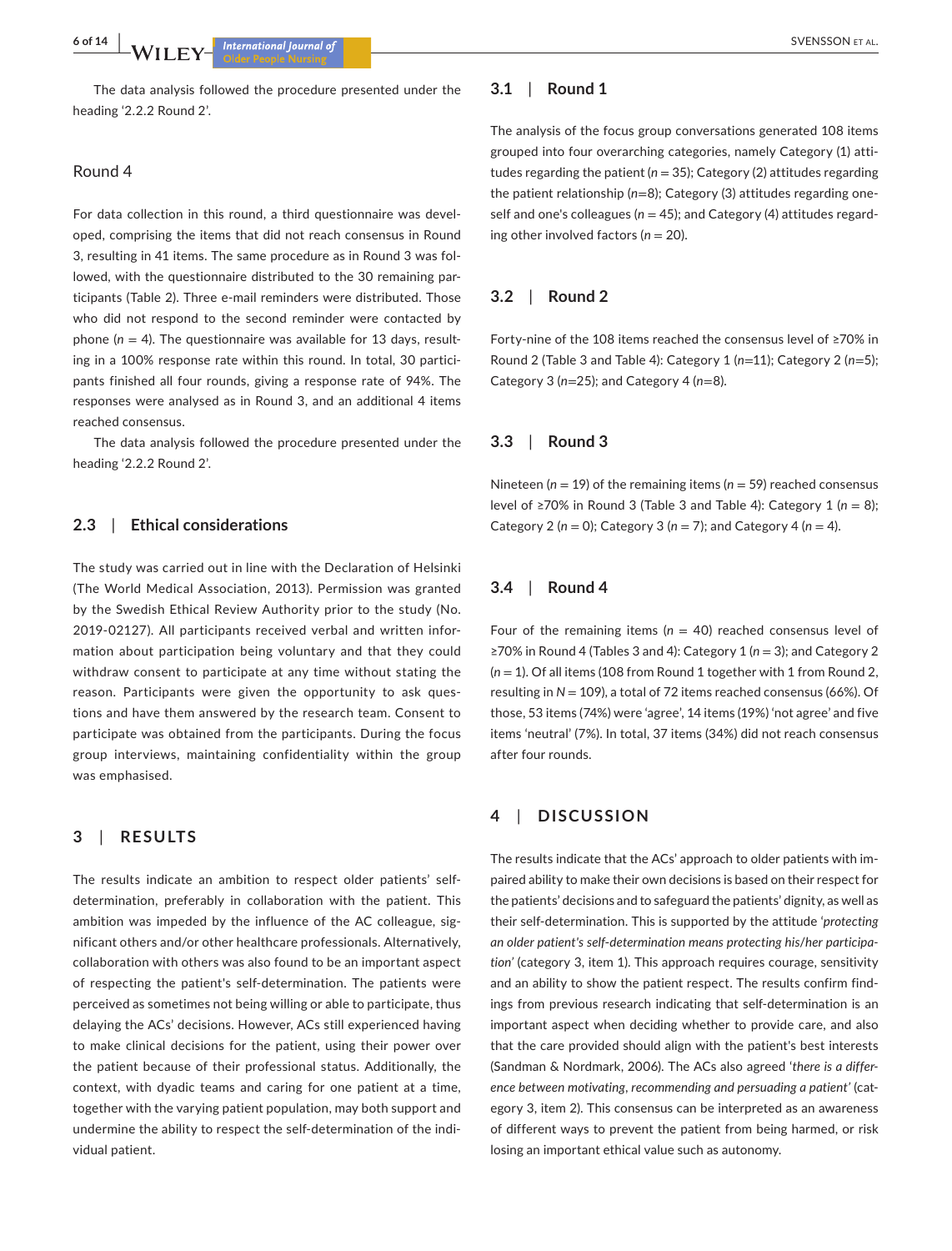**TABLE 3** Items for which consensus was reached in Categories 1 and 2

|                                                                                                                                                                                                                                  | Mean<br>value  | <b>Standard</b><br>deviation | <b>Consensus</b><br>reached in round |
|----------------------------------------------------------------------------------------------------------------------------------------------------------------------------------------------------------------------------------|----------------|------------------------------|--------------------------------------|
| Category 1                                                                                                                                                                                                                       |                |                              |                                      |
| Agree                                                                                                                                                                                                                            |                |                              |                                      |
| An elderly patient's wishes may vary over time                                                                                                                                                                                   | 4.6            | 0.8                          | $\overline{2}$                       |
| It is difficult to assess a patient's capacity for self-determination if the patient is not fully<br>capable of making a decision                                                                                                | 4.5            | 0.8                          | $\overline{2}$                       |
| Self-determination can entail refusing life-saving treatment.                                                                                                                                                                    | 4.4            | 1.2                          | $\overline{2}$                       |
| There is a difference between being able and willing to exercise self-determination                                                                                                                                              | 4.2            | 0.8                          | 2                                    |
| If a patient is unable to speak for himself/herself, ambulance clinicians have less knowledge<br>of the patient's wishes compared with others present around the patient (e.g. relatives<br>or healthcare professionals)         | 4.2            | 0.8                          | $\overline{2}$                       |
| If a patient has previously participated in a documented ELC (End of Life Care) discussion,<br>it is easy to respect the patient's self-determination and not administer life-saving<br>treatment in the event of cardiac arrest | 4.2            | 1.2                          | $\overline{2}$                       |
| There are elderly patients who do not want self-determination                                                                                                                                                                    | 4.1            | 0.7                          | 3                                    |
| Elderly patients who represent a danger to themselves or their surroundings have no right<br>to self-determination                                                                                                               | 4.0            | 1.0                          | $\overline{2}$                       |
| Elderly patients have a personal responsibility for their decisions and their consequences                                                                                                                                       | 3.9            | 0.7                          | 3                                    |
| Younger patients are more likely to demand self-determination than older ones                                                                                                                                                    | 3.9            | 0.9                          | 3                                    |
| Even if a patient has critical medical symptoms, his/her self-determination must be<br>respected                                                                                                                                 | 3.8            | 0.8                          | 3                                    |
| An elderly patient who wants to go to the accident & emergency department must not be<br>denied this                                                                                                                             | 3.8            | 1.0                          | 3                                    |
| Elderly patients have faith in the competence of ambulance clinicians and do not therefore<br>request self-determination                                                                                                         | 3.7            | 0.4                          | 3                                    |
| It is common for patients to relinguish their self-determination to ambulance clinicians                                                                                                                                         | 3.7            | 0.6                          | $\overline{2}$                       |
| <b>Neutral</b>                                                                                                                                                                                                                   |                |                              |                                      |
| An elderly patient is rarely involved in the decision to call an ambulance                                                                                                                                                       | 3.0            | 0.5                          | 4                                    |
| It is easier to disregard the self-determination of elderly patients who are acting out                                                                                                                                          | 3.0            | 0.6                          | $\overline{4}$                       |
| Not agree                                                                                                                                                                                                                        |                |                              |                                      |
| A patient's capacity for self-determination is limited if it requires a lot of time to respect it                                                                                                                                | 2.3            | 0.7                          | 4                                    |
| Elderly patients may not make their own decisions about where they are to be transported                                                                                                                                         | 2.2            | 0.8                          | 3                                    |
| An elderly patient has an obligation to say whether he/she wants pain relief                                                                                                                                                     | 2.1            | 0.8                          | 3                                    |
| The capacity of elderly patients for self-determination depends on their physical condition                                                                                                                                      | 2.1            | 1.2                          | 2                                    |
| If an elderly patient's self-determination is in conflict with the ambulance service's<br>guidelines, the written consent of the patient needs to be obtained.                                                                   | $\overline{2}$ | 0.9                          | $\overline{2}$                       |
| Elderly patients suffering from psychological ill health have no right to self-determination                                                                                                                                     | 1.7            | 0.8                          | $\overline{2}$                       |
| Category 2                                                                                                                                                                                                                       |                |                              |                                      |
| Agree                                                                                                                                                                                                                            |                |                              |                                      |
| Respecting an older patient's self-determination is about making a decision together with<br>the patient                                                                                                                         | 4.5            | 0.8                          | $\overline{2}$                       |
| Protecting a patient's self-determination is the joint responsibility of me and the patient                                                                                                                                      | 4.3            | 1.0                          | $\overline{2}$                       |
| During a conversation with a patient, I assess his/her capacity for self-determination                                                                                                                                           | 4.2            | 0.8                          | $\overline{2}$                       |
| Decisions based on a patient's self-determination are always made in consultation with the<br>patient                                                                                                                            | 4.0            | 1.0                          | $\overline{2}$                       |
| It is easier to protect a patient's self-determination if only the patient is present                                                                                                                                            | 3.9            | 1.0                          | $\overline{2}$                       |
| Neutral                                                                                                                                                                                                                          |                |                              |                                      |
| If I am unable to judge during a conversation whether a patient has the capacity for self-<br>determination, the assessment is based instead on a generalisation with reference to<br>previous care meetings                     | 2.9            | 0.6                          | 4                                    |

Older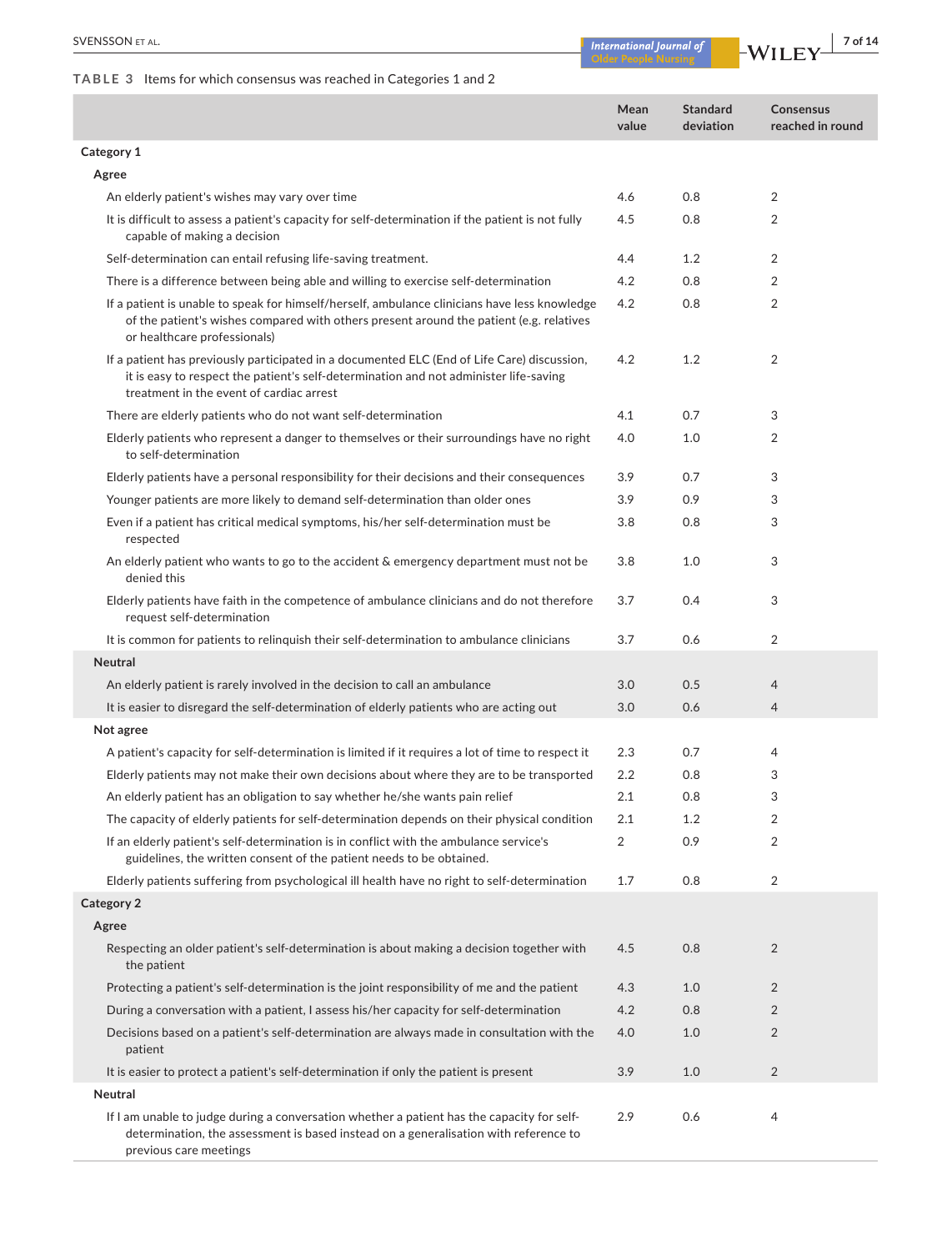**8 of 14 WILEY** *International Journal of CONSSON ET AL.* 

# **TABLE 4** Items for which consensus was reached in Categories 3 and 4

|                                                                                                                                                                  | Mean value | <b>Standard</b><br>deviation | <b>Consensus</b><br>reached in round |
|------------------------------------------------------------------------------------------------------------------------------------------------------------------|------------|------------------------------|--------------------------------------|
| Category 3                                                                                                                                                       |            |                              |                                      |
| Agree                                                                                                                                                            |            |                              |                                      |
| Protecting an elderly patient's self-determination means protecting his/her<br>participation.                                                                    | 4.7        | 0.6                          | 2                                    |
| There is a difference between motivating, recommending and persuading a<br>patient.                                                                              | 4,7        | 0.6                          | $\overline{2}$                       |
| It is important that I make the patient realise the seriousness of his/her situation.                                                                            | 4.7        | 0.6                          | 2                                    |
| To protect a patient's self-determination is to protect his/her dignity.                                                                                         | 4.7        | 0.7                          | 2                                    |
| In CPR situations, I often lack information about the patient's wishes.                                                                                          | 4,6        | 0.7                          | $\overline{2}$                       |
| It is my task to create the conditions for a patient's self-determination by helping<br>him/her to understand that there are different care options.             | 4.6        | 0.8                          | $\overline{2}$                       |
| A responsive approach is needed to be able to respect the patient's<br>self-determination.                                                                       | 4.5        | 0.6                          | 3                                    |
| I disregard the patient's self-determination if he/she threatens to commit suicide.                                                                              | 4.4        | 0.9                          | $\overline{2}$                       |
| It takes creativity to accommodate the patient's self-determination.                                                                                             | 4.3        | 0.8                          | 2                                    |
| It takes courage to respect a patient's self-determination.                                                                                                      | 4.3        | 0.8                          | $\overline{2}$                       |
| There are situations in which I feel that the best thing for a patient does not<br>corresponds with the patient's own opinion.                                   | 4.3        | 0.9                          | $\overline{2}$                       |
| It is my job to make a patient understand that the patient has the right to<br>self-determination.                                                               | 4.3        | 0.9                          | $\overline{2}$                       |
| It takes experience and confidence in the profession to protect a patient's<br>self-determination.                                                               | 4.3        | 1.2                          | $\overline{2}$                       |
| The experience, personality and interest of paramedics influence the extent to<br>which the patient's self-determination can be respected.                       | 4,2        | 0.8                          | 2                                    |
| Forcing a patient is to abuse his/her self-determination.                                                                                                        | 4.1        | 0.6                          | 3                                    |
| I have an obligation to respect the patient's decision.                                                                                                          | 4.1        | 0.9                          | 2                                    |
| There are situations in which the patient's self-determination comes into conflict<br>with what I considered dignified.                                          | 4.1        | 1.0                          | 2                                    |
| I use my colleague as support when deciding whether a patient has the capacity<br>for self-determination.                                                        | 4.1        | 1.0                          | 2                                    |
| To be able go along with a patient's wishes and show respect for his/her self-<br>determination, it is sometimes necessary that my colleague and I switch roles. | 4,0        | 1.1                          | 2                                    |
| If I make decisions that do not respect a patient's self-determination, I have a bad<br>conscience.                                                              | 3,9        | 0.8                          | 3                                    |
| In the event of a life-threatening condition, it is appropriate to make decisions<br>that are in conflict with the patient's self-determination.                 | 3,8        | 0.6                          | 3                                    |
| Protecting a patient's self-determination requires patience.                                                                                                     | 3.8        | 1.0                          | 2                                    |
| If a colleague makes a decision that does not respect a patient's self-<br>determination, I raise an objection.                                                  | 3,7        | 0.7                          | 3                                    |
| Because of their uniform and position of authority, ambulance clinicians have the<br>upper hand over the patient.                                                | 3,7        | 1.2                          | $\overline{2}$                       |
| Neutral                                                                                                                                                          |            |                              |                                      |
| I cannot question a doctor's decision if the decision is in conflict with the<br>patient's wishes.                                                               | 3.2        | 0.6                          | 3                                    |
| If I question a patient's self-determination, I do so even though I know it may<br>harm the patient.                                                             | 3,0        | 0.6                          | 3                                    |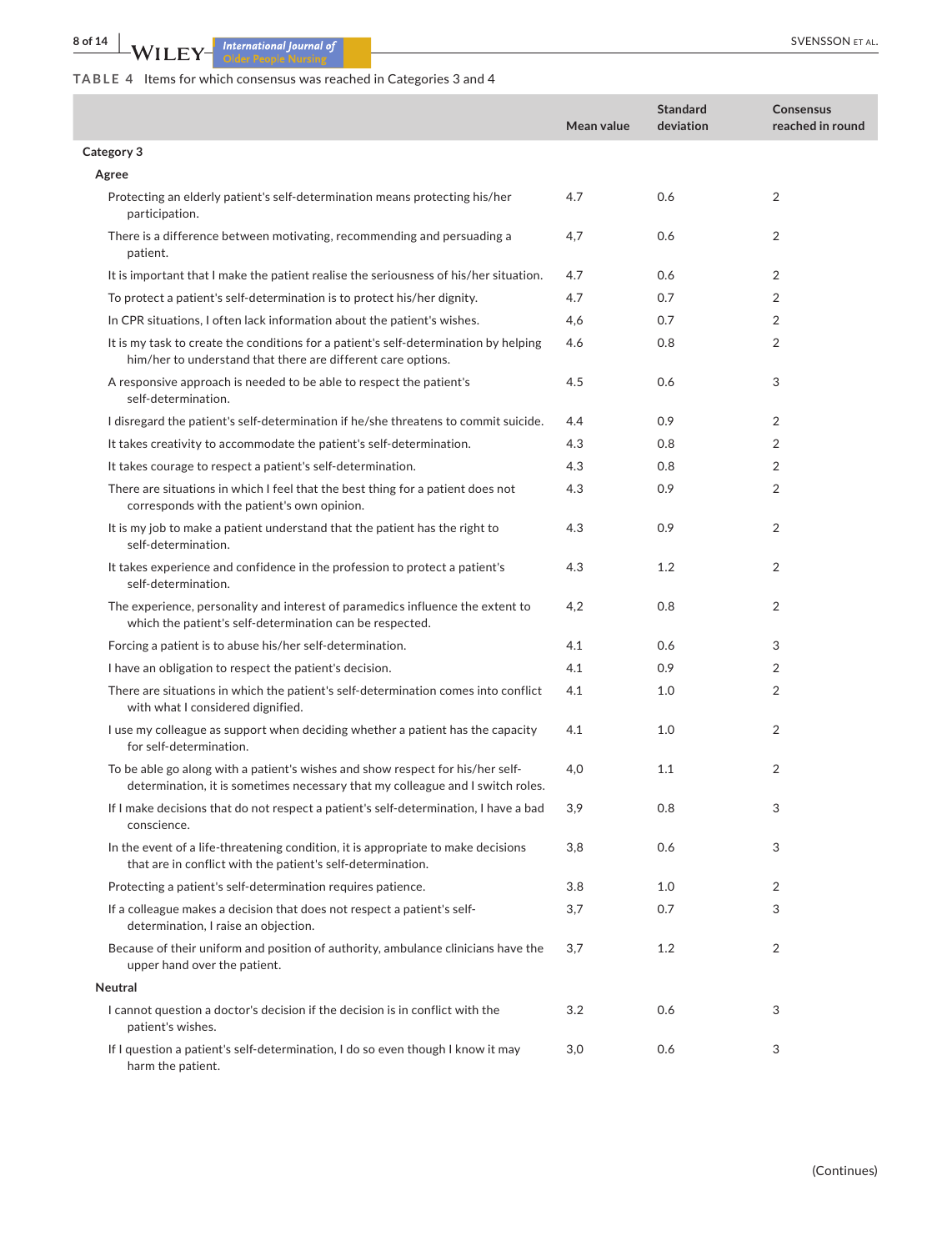#### **TABLE 4** (Continued)

| <b>SVENSSON ET AL.</b> | Zlournal of<br>tional<br>ma<br>anne: | $ -$ | у ог |
|------------------------|--------------------------------------|------|------|
|                        |                                      |      |      |

|                                                                                                                                                                                                      | Mean value | <b>Standard</b><br>deviation | Consensus<br>reached in round |
|------------------------------------------------------------------------------------------------------------------------------------------------------------------------------------------------------|------------|------------------------------|-------------------------------|
| Not agree                                                                                                                                                                                            |            |                              |                               |
| I disregard the patient's self-determination if he/she is in a palliative stage.                                                                                                                     | 1.8        | 1.0                          | 2                             |
| It is usual for me to distrust a patient and therefore disregard his/her<br>self-determination.                                                                                                      | 1.7        | 0.6                          | $\overline{2}$                |
| There are situations in which I, even when making my way out to a patient, have<br>decided that the patient should remain at home.                                                                   | 1,7        | 0.7                          | $\overline{2}$                |
| I distrust certain patients and therefore show no respect for their<br>self-determination.                                                                                                           | 1.6        | 0.8                          | 2                             |
| Respecting the patient's self-determination is primarily the responsibility of<br>others, not mine.                                                                                                  | 1,5        | 0.6                          | 2                             |
| Sometimes my colleague and I lie to patients in order to persuade them.                                                                                                                              | 1.4        | 0.8                          | 2                             |
| Category 4                                                                                                                                                                                           |            |                              |                               |
| Agree                                                                                                                                                                                                |            |                              |                               |
| There may be a conflict between a patient's self-determination and the wishes of<br>loved ones.                                                                                                      | 4.6        | 0.7                          | 2                             |
| Other care provider have together with the ambulance clinicians responsobility<br>to protect the patients self-determination.                                                                        | 4.6        | 0.8                          | $\overline{2}$                |
| It is frustrating when others present want me to make a decision that is in conflict<br>with the patient's self-determination.                                                                       | 4.3        | 0.8                          | 2                             |
| There are colleagues who, even when making their way out to a patient, decide<br>that the patient should remain at home, regardless of the patient's wishes.                                         | 4,1        | 1.0                          | $\overline{2}$                |
| There are others (e.g. relatives, healthcare professionals) who delegate<br>responsibility for the patient's self-determination to me.                                                               | 4,0        | 0.8                          | $\overline{2}$                |
| It is common for relatives to make decisions about the patient.                                                                                                                                      | 4.0        | 0.8                          | 2                             |
| It is easier to protect a patient's self-determination if others (e.g. relatives, home<br>help staff, home care staff, etc.) are available to provide support.                                       | 4,0        | 1.0                          | $\overline{2}$                |
| In situations where a patient's self-determination is in conflict with ambulance<br>service's guidelines, it is a relief to me if more senior medical competence (e.g.<br>a doctor) makes decisions. | 4,0        | 1.0                          | $\overline{2}$                |
| Relatives are helpful in respecting the patient's self-determination if he/she is<br>unable to convey his/her wishes.                                                                                | 3.9        | 0.7                          | 3                             |
| The opinions of relatives often get in the way of my being able to respect the<br>patient's self-determination.                                                                                      | 3.6        | 0.7                          | 3                             |
| Not agree                                                                                                                                                                                            |            |                              |                               |
| Following the ambulance service's guidelines takes priority over respecting the<br>patient's self-determination.                                                                                     | 2.1        | 0.6                          | 3                             |
| The time of day determines whether a patient's self-determination can be<br>respected.                                                                                                               | 2.1        | 1.0                          | 3                             |

Further to the two attitudes described above, relational aspects are emphasised even more by the item '*it is my task to create the conditions for a patient's self*-*determination by helping him*/*her to understand that there are different care options'* (category 3, item 6). This finding indicates that respecting the patient's autonomy means that the management of autonomy should be considered relational, in line with theories of relational autonomy (Mackenzie, 2008; Stoljar, 2011). It also indicates that the individualistic approach to autonomy may be a negative freedom, that is freedom from interference by other people and a notion that people are independent decision-makers, favoured by a relational approach where autonomy is considered as a socially constituted capacity which entails a

commitment to promote the interpersonal conditions necessary for its exercise (Mackenzie, 2008).

The results should be viewed from the process of ambulance care as it reflects the challenges facing the ACs through an attitude such as '*it is important that I make the patient realise the seriousness of his*/*her situation'* (category 3, item 3). The ACs viewed themselves as proprietors of the important knowledge that will guide the care in the best interests of the patient. During rapid and brief patient encounters, the AC is confronted with multiple undiagnosed patients. The primary focus of the AC is to identify and treat acute health problems (Carter & Thompson, 2015). This condition creates a challenge while respecting self-determination, particularly when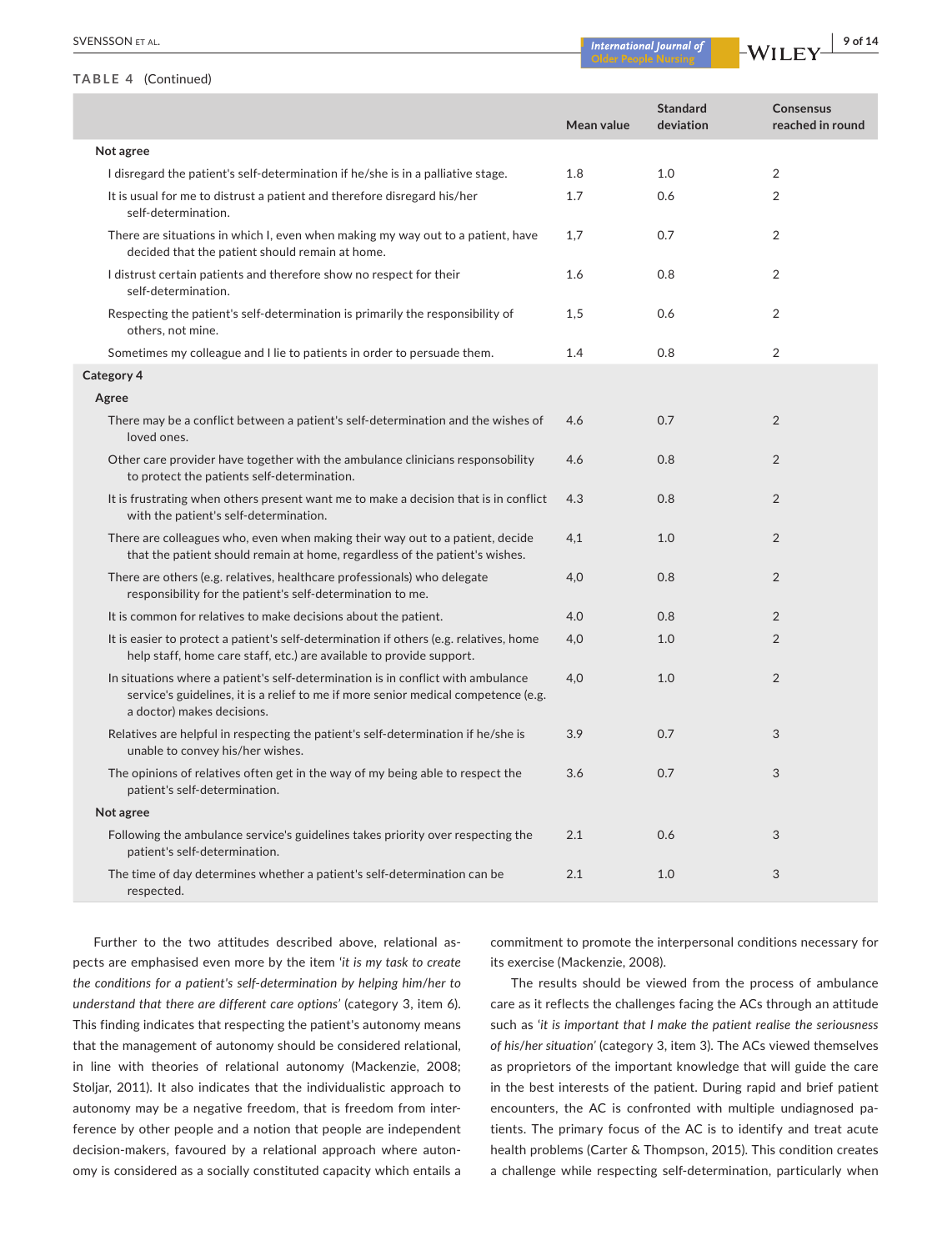older patients have diffuse/atypical signs or symptoms of illness, or impaired ability to make their own decisions about their care (Shenvi & Platts-Mills, 2019). Confusion, fatigue, tendency to fall or general malaise are common. Expression of pain may be impaired, and signs of fever may be subtle or absent in case of infections. Unusual patient presentations can lead to difficulties in patient assessment, not least when working with older people diagnosed with dementia, where anxiety and aggression can be due to several different conditions. The cognitive function of the older patient can be negatively affected by factors such as environmental change, a turbulent environment, infection and pain. Old age, dementia, delirium, mental health illnesses (e.g. schizo-affective disorder and bipolar disease), cardiovascular disease, response to drugs or residual effects from previous strokes affecting the communication abilities of older persons can all increase the risk of impaired cognitive function (SBU, 2013). Consequently, it seems reasonable that the ACs consider the patient's fluctuating decision-making ability and the ability to participate in decision-making based on the patient's medical condition, and initial shortcomings in understanding their situation and the consequences of decisions.

Other attitudes emerging in the results are '*respecting an older patient's self*-*determination is about making a decision together with the patient'* (category 2, item 1) and '*protecting a patient's selfdetermination is the joint responsibility of me and the patient'* (category 2, item 2). These findings underline the importance of shared decision-making and joint responsibility while managing patients' self-determination. This is advocated when the patient has decisionmaking ability, albeit impaired, and supports alternative models for shared decision-making, depending on the balance between the patient's best interests, the patient's autonomy, and making an effective decision regarding patient compliance (Sandman & Munthe, 2009). When comparing four different models, it is argued that decision-makers should preferably use a model that is based on decisions that are shared, rational, and deliberative and where the patient and the healthcare provider agree. When the provider fails to reach agreement, there is reason to advocate a 'professionally driven best interest compromise model' for respecting the patient's interests, as this harmonises the patient's interests, autonomy, compliance and continued care relationship. Attitudes in the present study, such as '*there are older patients who do not want self*-*determination'* (category 2, item 7) and '*because of their uniform and position of authority*, *paramedics have the upper hand over the patient'* (category 3, item 24), together with previous research (Bremer et al., 2012; Erbay et al., 2010; Nordby, 2013), underline how the professionally driven model (unconsciously) is applied and reinforces the status quo. The use of the model also means, in line with Wiggins and Schwartz (2005), that the ACs' 'upper hand over the patient' makes the patient dependent on them, leaving the patient exposed to possible abuse of power.

Shared decision-making, as part of self-determination, is not always possible, which makes surrogate decision-making necessary. This necessity is confirmed by the present results in the consensus to the attitude '*it is common for patients to relinquish their* 

*self*-*determination to the AC'* (category 1, item 14). According to Johansson and Broström (2014), the fundamental problem with surrogate decision-making is the ambiguities that exist about the degree of decision-making ability of the patient, which, in turn, determines whether a surrogate decision is justifiable. There are ethical problems with making decisions for others based on principles such as the principle of the patient's best interests, the advance directive principle and the principle of implicit consent. Previous research (Ferrand & Marty, 2006; Nordby & Øyvind, 2012; Steen et al., 1997) contains examples from European AS where the application of these principles can be sensed, without the researchers explicitly linking it to surrogate decision-making. Nyström et al. (2003) found that older patients in an acute care setting felt their autonomy was easily overthrown, thus revealing their participation as almost non-existent. A sincere personalised interaction with the older patient has been found to improve autonomy and the older patient's feeling of participation in the care provided, making them feel empowered (Aronsson et al., 2014).

As stated in the result, '*there are colleagues who*, *even when making their way out to a patient*, *decide that the patient should remain at home*, *regardless of the patient's wishes'* (category 4, item 4), surrogate decision-making can be complicated. Holmberg et al. (2020) found this to be especially challenging within the AS, relating to the colleague's lack of competence disrespectful approach and common goals. However, having a competent colleague, together with consensus regarding the goal of the care, promotes functional co-operation within the dyadic AC team. This is supported by the present results and the attitude '*I use my colleague as support when deciding whether a patient has the capacity for self*-*determination'* (category 3, item 6). This could be seen as a way of counteracting one of the problems with the principle of the patient's best interests, that is the question of who in each case is best suited to decide what is in the patient's interest. It can be assumed, by discussing and sharing decisions between team members, that there is greater chance that decisions are made in the patient's best interests. In line with this joint decision-making between healthcare professionals, the ACs also agreed that '*other care providers have*, *together with the AS personnel*, *responsibility to protect the patients self*-*determination'* (category 4, item 2). However, the ACs in the present study agreed that it is difficult when '*the opinions of relatives often get in the way of my being able to respect the patient's self*-*determination'* (category 4, item 10). Hence, the co-creation in respecting the older persons' self-determination may be challenged when relatives are also present with the patient. It seems especially challenging when relatives try to influence the AC's decision, and '*it is frustrating when others present want me to make a decision that is in conflict with the patient's self*-*determination'* (category 4, item 3). Applying shared decision-making can be difficult. An interview study from an acute hospital context indicated there were both barriers and enablers to assisted decision-making. For example, ethical conflicts arose when healthcare professionals tried to support the will and preference of older patients, while other professionals colluded with family members and made decisions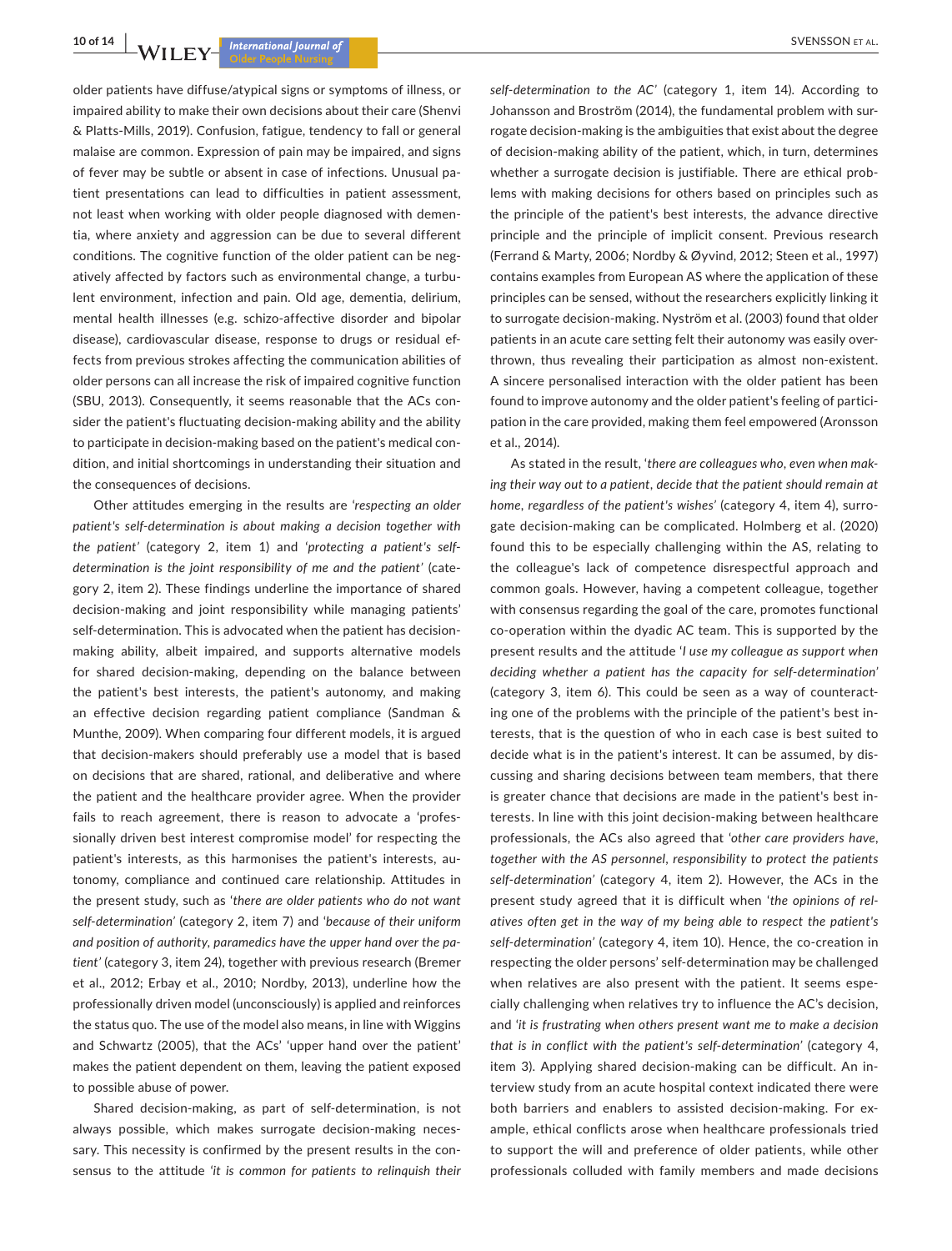**<u>International Journal of CINET WILLEV 2019**<br> **Explorational Superior Act of the CINET WILLEV 2019**</u>

for the patient's 'best interests'. Conversely, there was interdependence between older patients and their family members, and those patients with cognitive impairments needed their family to be involved in decision-making (Donnelly et al., 2021). However, despite common goals between the older patient and relatives, these goals tend to differ when the patient's condition becomes unstable, their functional or cognitive health fails, or when there is a threat to patient safety (Kuluski et al., 2013).

In the present study, the ACs agreed that '*it is easier to protect a patient's self*-*determination if only the patient is present'* (category 2, item 5). Normally, the ACs were privileged to only provide care for one patient at a time, which promotes focusing on that patient. This contributes to a unique situation for the co-creation of care between the patients and the AC (Rantala et al., 2019). Co-creation is based on shared goals, knowledge and respect, as well as frequent, timely, accurate and problem-solving communication (Gitell, 2011). Thus, co-creation can positively influence the satisfaction with care and well-being of patients (Kuipers et al., 2019) as well as influencing well-being and job satisfaction among health professionals (den Boer et al., 2017). Simultaneously, co-creation should be seen in the light that patients must frequently adapt to routines and procedures rather than obtaining care designed to emphasise the patient's care needs, preferences and values (Ekman et al., 2011). From a patient perspective, the key to the co-creation process is what evolves in the caring encounter, that is, being seen and listened to and thus an evolving feeling of being recognised, providing a sense of having value and being respected as a person (Lindberg et al., 2014). In the encounter, older patients portrayed the significance of communication, and being properly informed by the clinicians. Studies indicate that patients did not desire long conversations with the ACs, but requested the presence of ACs to acquire information on their health situation and what was about to happen (Aronsson et al., 2014; Melby & Ryan, 2005). Although co-creation has many positive aspects, there is reason to be cautious in interpreting the attitude '*it is easier to protect a patient's self*-*determination if only the patient is present'* and the extent to which it refers to older patients with impaired decision-making ability.

Our findings illuminate ACs' experiences that '*an older patient's wishes may vary over time'* (category 1, item 1). Like other people, the will of older patients is not constant and can change depending on circumstances, and should not constitute a major problem compared to other patients. Conversely, the ACs' attitude that '*older patients have a personal responsibility for their decisions and their consequences'* (category 1, item 9) can be problematic if the AC does not assess and consider a potential impairment of older patients' decision-making ability. In part, this problem can be sensed in research stressing that ACs might lack awareness of the older patients' physical and mental abilities as they are often disregarded because patients do not convey their desires (Boltz et al., 2013). A study indicated that the capability to communicate and understand the patient as well as to obtain consent can be difficult (Brooke & Stiell, 2017). It can be assumed that these factors influence co-creation in the relationship between the older patient and the ACs. However, there are situations in which

the ACs' own perceptions of what is best for the patient are given precedence at the expense of the respect for the patient's selfdetermination (Rantala et al., 2019). Ideally, the ACs and patients collaborate in the sense that ACs contribute with medical and health scientific expertise, whereas the patient adds knowledge about their own life experience, preferences and insight on what health means to them (Dahlberg & Ekebergh, 2015; Ekman et al., 2020). Therefore, it is imperative that ACs communicate with the older patients in a caring way concerning the older patients' health status and are conscious of this attentiveness throughout the encounter.

The results indicate, above all, that the ACs have a clear picture of older patients in relation to self-determination and autonomy, and confirm similar findings in extant research (Rosén et al., 2018). Possibly, this is based on the so-called golden rule, that is, treat others the way you want to be treated, in managing situations when patients' own capacity to determine possibilities and/or willingness of self-determination is compromised. However, this approach does not take the patient's own experiences and preferences into account. It has been emphasised that a person, whenever or wherever, is a person who speaks, acts, narrates and assumes responsibility, that is capable (Uggla & Ricoeur, 2011). This notion implies that, although it can be challenging to assess whether the patient is fully capable of making a decision, it is necessary to shift from patients' needs, as perceived by ACs, to instead assess and strengthen the patient's unique and personal abilities (Rantala, 2020). This has been successfully proven in residential older persons' care (Edvardsson et al., 2014) as well in care of persons diagnosed with dementia (Brataas et al., 2010). By truly listening to the patient's narrative, the possibilities of understanding their preferences, as well as how the perceived illness affects everyday life, increase (Rantala et al., 2018).

## **4.1**  | **Strengths and limitations**

The initial question posed in the focus groups was rather broad. This may be recognised as both a strength and a limitation (Skulmoski & Hartman, 2007). With a narrower question, one might have ended up with less data to analyse in the first round and less items in the subsequent rounds. However, the research topic is wide, and it was judged to be congruent with the aim to strive for a large amount of different attitudes as possible. Therefore, the use of focus group conversations in the first round was appropriate.

The focus groups were conversation-oriented, using the interaction within the groups as a means of generating data (Morgan, 2012). To maintain the interaction within the group, low-moderator involvement was chosen. Alternatively, a higher level of moderator involvement may have produced more focussed data and items in the following rounds. However, the first round's aim was to inductively identify a wide array of views, and thus, the chosen level of moderator involvement was deemed suitable.

Other research methods could have been used to design the study and analyse the data. However, in line with the aim, the ambition was to reach consensus within a panel. Hence, a Delphi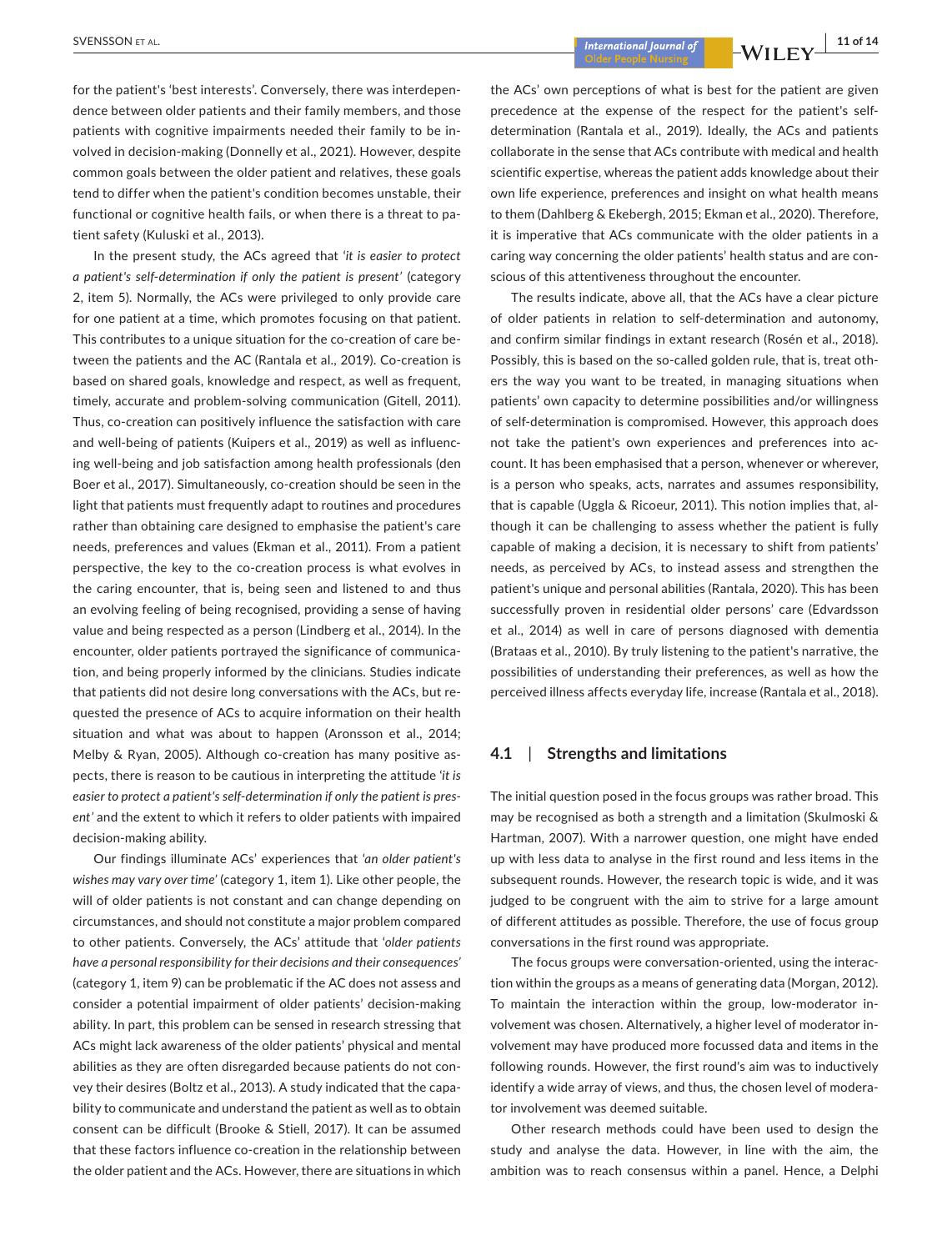technique was assessed as appropriate. In the present study, this panel consisted of ACs, which are understood to be a homogenous sample. Conversely, the sample included a diverse range of participant characteristics. Regarding the predefined level of consensus for the present study, it might be considered as both a strength and a limitation. The level of consensus is described as being dependent on the research topic. The present topic of attitudes regarding older persons' self-determination was judged to generate a variety of different attitudes, and therefore, the level of consensus was set to 70%. However, the result might have been different if the consensus level was set higher, especially as some items that reached consensus in rounds 3 and 4 barely made it over 70%. There is no universal agreement regarding the appropriate level of consensus, and the literature supports levels between 51 and 100%, depending on the research topic (Keeney et al., 2006). Additionally, consensus in Delphi studies has been defined in a variety of ways (e.g. percentages, mean value and standard deviation), which might be seen as a methodological limitation (Powell, 2003).

In this study, the response rate was high throughout Rounds 2–4 (97%–100%). The response rate for those who participated through all rounds was 94%, which is considered high in the literature (Keeney et al., 2006). This is judged to have strengthened the validity of the results.

Despite the small population group, the transferability of the findings may be considered through the authors' efforts to describe in detail the participants, context, data collection and analysis as carefully as possible. However, the study into this sparsely researched topic provides a first exploration of ACs' attitudes to the topic and needs to be followed up with similar studies in other ambulance settings, nationally and internationally.

## **5**  | **CONCLUSIONS**

To the best of our knowledge, this is the first study to explore attitudes among ACs regarding older patients' self-determination in cases where patients have impaired decision-making ability, and urgent need for care. The study underlines the complexity of ACs' attitudes towards older patients' self-determination. The ACs' ambition is to respect self-determination; however, this is challenged by the patient, other healthcare personnel, significant others and/or their own team colleagues. The AS context has unique opportunities to probe self-determination and shared decision-making. It could be suggested that, in contrasting the present results with the literature, one conclusion might be that ACs need more theoretical knowledge as well as training in managing ethical values in the care of older patients, a population expected to increase within the AS. As this is a global phenomenon, there is a need to further study international differences among ACs' attitudes regarding older patients' selfdetermination, as well as studying how to strengthen ACs' ethical competence.

## **6**  | **IMPLICATIONS FOR PRACTICE**

Ambulance services must develop opportunities to provide continued training within this topic. One option would be to increase the use of simulation-based training, focusing on ethical aspects of the care. Another option might be to facilitate moral case deliberations to strengthen the ACs' abilities to manage these issues while being able to share experiences with peers. These types of interventions should illuminate the importance of the topic for the individual AC, which, in turn, may strengthen and develop the caring abilities within an integrated care team.

#### **ACKNOWLEDGEMENTS**

The authors would like to thank the participants for their contributions, which made this study possible. The present study is part of the larger research project, 'Ethically good care for older persons with acute health problems (ECA)' ([https://lnu.se/en/research\)](https://lnu.se/en/research), which received funding from the Kamprad Family Foundation for Entrepreneurship, Research & Charity (No. 20180157).

### **CONFLICT OF INTEREST**

The authors report no conflict of interest.

#### **AUTHOR CONTRIBUTIONS**

All authors contributed to the study design. AS and MH preformed the focus group interviews. All authors supported the data analysis and the interpretation of data. All authors contributed, read and approved the final manuscript.

#### **DATA AVAILABILITY STATEMENT**

Data are available on request due to privacy/ethical restrictions.

### **ORCID**

*Anders Svensson* <https://orcid.org/0000-0001-7479-8092> *Anders Bremer* <https://orcid.org/0000-0001-7865-3480> *Andreas Rantala* <https://orcid.org/0000-0002-6068-6273> *Henrik Andersso[n](https://orcid.org/0000-0002-3308-7304)* <https://orcid.org/0000-0002-3308-7304> Julia Williams<sup>1</sup> <https://orcid.org/0000-0003-0796-5465> *Mats Holmberg* <https://orcid.org/0000-0003-1878-0992>

#### **REFERENCES**

- Aronsson, K., Björkdahl, I., & Wireklint Sundström, B. (2014). Prehospital emergency care for patients with suspected hip fractures after falling–older patients' experiences. *Journal of Clinical Nursing*, *23*(21–22), 3115–3123. <https://doi.org/10.1111/jocn.12550>
- Bölenius, K., Lämås, K., Sandman, P., Lindkvist, M., & Edvardsson, D. (2019). Perceptions of self-determination and quality of life among Swedish home care recipients - a cross-sectional study. *BMC Geriatrics*, *19*(1), 142. <https://doi.org/10.1186/s12877-019-1145-8>
- Boltz, M., Parke, B., Shuluk, J., Capezuti, E., & Galvin, J. E. (2013). Care of the older adult in the emergency department: Nurses views of the pressing issues. *Gerontologist*, *53*(3), 441–453. [https://doi.](https://doi.org/10.1093/geront/gnt004) [org/10.1093/geront/gnt004](https://doi.org/10.1093/geront/gnt004)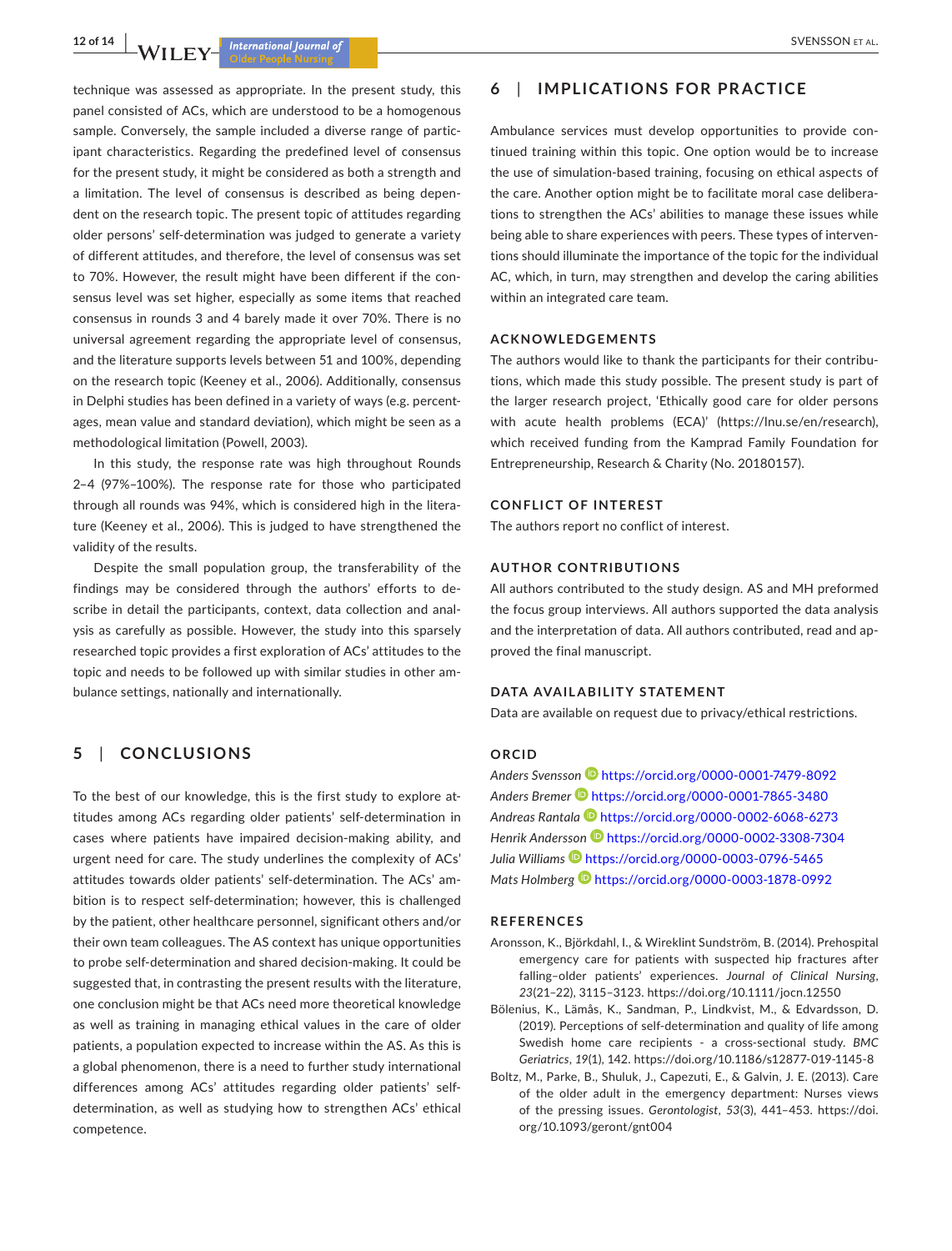- Brataas, H. V., Bjugan, H., Wille, T., & Hellzen, O. (2010). Experiences of day care and collaboration among people with mild dementia. *Journal of Clinical Nursing*, *19*(19–20), 2839–2848. [https://doi.](https://doi.org/10.1111/j.1365-2702.2010.03270.x) [org/10.1111/j.1365-2702.2010.03270.x](https://doi.org/10.1111/j.1365-2702.2010.03270.x)
- Bremer, A. (2016). Dagens ambulanssjukvård [Today's ambulance care]. In B.-O. Suserud, & L. Lundberg (Eds.), *Prehospital akutsjukvård [Prehospital emergency care]*. 2nd ed., (pp. 48–61). Liber.
- Bremer, A., Dahlberg, K., & Sandman, L. (2012). Balancing between closeness and distance: Emergency medical services personnel's experiences of caring for families at out-of-hospital cardiac arrest and sudden death. *Prehospital and Disaster Medicine*, *27*(1), 42–52. <https://doi.org/10.1017/S1049023X12000167>
- Bremer, A., Herrera, M. J., Axelsson, C., Martí, D. B., Sandman, L., & Casali, G. L. (2015). Ethical values in emergency medical services. *Nursing Ethics*, *22*(8), 928–942. [https://doi.org/10.1177/09697](https://doi.org/10.1177/0969733014551597) [33014551597](https://doi.org/10.1177/0969733014551597)
- Bremer, A., & Holmberg, M. (2020). Ethical conflicts in patient relationships: Experiences of ambulance nursing students. *Nursing Ethics*, *27*(4), 946–959. <https://doi.org/10.1177/0969733020911077>
- Encyclopædia Britannica (2020). *Britannica academic*. [https://academic.](https://academic.eb.com) [eb.com](https://academic.eb.com)
- Brooke, J., & Stiell, M. (2017). Development of clinical and interpersonal skills to support people living with dementia. *Journal of Paramedic Practice*, *9*(8), 348–353. [https://doi.org/10.12968/](https://doi.org/10.12968/jpar.2017.9.8.348) [jpar.2017.9.8.348](https://doi.org/10.12968/jpar.2017.9.8.348)
- Carter, H., & Thompson, J. (2015). Defining the paramedic process. *Australian Journal of Primary Health*, *21*(1), 22–26. [https://doi.](https://doi.org/10.1071/PY13059) [org/10.1071/PY13059](https://doi.org/10.1071/PY13059)
- Dahlberg, K., & Ekebergh, M. (2015). En livsvärldsorienterad etik [Lifeworld oriented ethics]. In M. Arman, K. Dahlberg, & M. Ekebergh (Eds.), *Teoretiska grunder för vårdande [Theoretical Foundations of caring]* (pp. 95–103). Liber.
- den Boer, J., Nieboer, A. P., & Cramm, J. M. (2017). A cross-sectional study investigating patient-centred care, co-creation of care, well-being and job satisfaction among nurses. *Journal of Nursing Management*, *25*(7), 577–584. <https://doi.org/10.1111/jonm.12496>
- Donchin, A. (2001). Understanding autonomy relationally: Towards a reconfiguration of bioethical principles. *Journal of Medicine and Philosophy*, *26*(4), 365–386.
- Donnelly, S., Coimín, D. Ó., O'Donnell, D., Shé, É. N., Davies, C., Christophers, L., Mc Donaldc, S., & Kroll, T. (2021). Assisted decision-making and interprofessional collaboration in the care of older people: A qualitative study exploring perceptions of barriers and facilitators in the acute hospital setting. *Journal of Interprofessional Care*, *15*, 1–11. [https://doi.org/10.1080/13561](https://doi.org/10.1080/13561820.2020.1863342) [820.2020.1863342](https://doi.org/10.1080/13561820.2020.1863342)
- Edvardsson, D., Petersson, L., Sjogren, K., Lindkvist, M., & Sandman, P. O. (2014). Everyday activities for people with dementia in residential aged care: Associations with person-centredness and quality of life. *International Journal of Older People Nursing*, *9*(4), 269–276. [https://](https://doi.org/10.1111/opn.12030) [doi.org/10.1111/opn.12030](https://doi.org/10.1111/opn.12030)
- Ekelund, C., Mårtensson, L., & Eklund, K. (2014). Self-determination among frail older persons – A desirable goal older persons' conceptions of self-determination. *Quality in Agening and Older Adults*, *15*(2), 90–101. <https://doi.org/10.1108/QAOA-06-2013-0015>
- Ekman, I., Lundberg, M., & Lood, Q. (2020). Personcentrering en etik i praktiken [Person-centering - ethics in pratice]. In I. Ekman (Ed.), *Personcentrering inom hälso-och sjukvård: Från filosofi till praktik [Person-centering in health care From philosophy to clinical praxis]*. Liber.
- Ekman, I., Swedberg, K., Taft, C., Lindseth, A., Norberg, A., Brink, E., Carlsson, J., Dahlin-Ivanoff, S., Johansson, I.-L., Kjellgren, K., Lidén, E., Öhlén, J., Olsson, L.-E., Rosén, H., Rydmark, M., & Sunnerhagen, K. S. (2011). Person-centered care–Ready for prime time. *European Journal of Cardiovascular Nursing*, *10*(4), 248–251. [https://doi.](https://doi.org/10.1016/j.ejcnurse.2011.06.008) [org/10.1016/j.ejcnurse.2011.06.008](https://doi.org/10.1016/j.ejcnurse.2011.06.008)
- Erbay, H., Alan, S., & Kadioǧlu, S. (2010). A case study from the perspective of medical ethics: Refusal of treatment in an ambulance. *Journal of Medical Ethics*, *36*(11), 652–655. [https://doi.org/10.1136/](https://doi.org/10.1136/jme.2010.035600) [jme.2010.035600](https://doi.org/10.1136/jme.2010.035600)
- Ferrand, E., & Marty, J. (2006). Prehospital withholding and withdrawal of life-sustaining treatments. The French LATASAMU survey. *Journal of Intensive Care Medicine*, *32*(10), 1498–1505. [https://doi.](https://doi.org/10.1007/s00134-006-0292-5) [org/10.1007/s00134-006-0292-5](https://doi.org/10.1007/s00134-006-0292-5)
- Giordano, S. (2005). Respect for equality and the treatment of the elderly: Declarations of human rights and age-based rationing. *Cambridge Quarterly of Healthcare Ethics*, *14*(1), 83–92. [https://doi.](https://doi.org/10.1017/S0963180105050097) [org/10.1017/S0963180105050097](https://doi.org/10.1017/S0963180105050097)
- Gitell, J. (2011). New directions for relational coordination theory. In G. Spreitzer, & K. Cameron (Eds.), *The oxford handbook of positive organizational scholarship* (pp. 400–411). Oxford University Press.
- Hagiwara, M., Suserud, B.-O., Jonsson, A., & Henricson, M. (2013). Exclusion of context knowledge in the development of prehospital guidelines: Results produced by realistic evaluation. *Scandinavian Journal of Trauma, Resuscitation and Emergency Medicine*, *21*(1), 46. <https://doi.org/10.1186/1757-7241-21-46>
- Hasson, F., Keeney, S., & McKenna, H. (2000). Research guidelines for the Delphi survey technique. *Journal of Advanced Nursing*, *32*(4), 1008– 1015. <https://doi.org/10.1046/j.1365-2648.2000.t01-1-01567.x>
- Hjalmarsson, A., Holmberg, M., Asp, M., Östlund, G., Nilsson, K. W., & Kertis, B. (2020). Characteristic patterns of emergency ambulance assignments for older adults compared with adults requiring emergency care at home in Sweden: A total population study. *BMC Emergency Medicine*, *20*(1), 94. [https://doi.org/10.1186/s12873-](https://doi.org/10.1186/s12873-020-00387-y) [020-00387-y](https://doi.org/10.1186/s12873-020-00387-y)
- Holmberg, M., Nørgaard, J., Eriksson, M., & Svensson, A. (2020). Dyadic teams and nursing care: A critical incident study of nurses in the emergency medical service. *Journal of Clinical Nursing*, *29*(19–20), 3743–3753. <https://doi.org/10.1111/jocn.15404>
- Holmberg, M., Wahlberg, A. C., Fagerberg, I., & Forslund, K. (2016). Ambulance clinicians' experiences of relationships with patients and significant others. *Nursing in Critical Care*, *21*(4), e16–e23. <https://doi.org/10.1111/nicc.12196>
- J. Skulmoski, G., T. Hartman, F., & Krahn, J. (2007). The Delphi method for graduate research. *Journal of Information Technology Education: Research*, *6*, 001–021. <https://doi.org/10.28945/199>
- Jirwe, M., Gerrish, K., Keeney, S., & Emami, A. (2009). Identifying the core components of cultural competence: Findings from a Delphi study. *Journal of Clinical Nursing*, *18*(18), 2622–2634. [https://doi.](https://doi.org/10.1111/j.1365-2702.2008.02734.x) [org/10.1111/j.1365-2702.2008.02734.x](https://doi.org/10.1111/j.1365-2702.2008.02734.x)
- Johannesen, A., Petersen, J., & Avlund, K. (2004). Satisfaction in everyday life for frail 85-year-old adults: A Danish population study. *Scandinavian Journal of Occupational Therapy*, *11*(1), 3–11. [https://](https://doi.org/10.1080/11038120410019045) [doi.org/10.1080/11038120410019045](https://doi.org/10.1080/11038120410019045)
- Johansson, M., & Broström, L. (2014). Empirical fallacies in the debate on substituted judgment. *Health Care Analysis*, *22*(1), 73–81. [https://](https://doi.org/10.1007/s10728-012-0205-4) [doi.org/10.1007/s10728-012-0205-4](https://doi.org/10.1007/s10728-012-0205-4)
- Kalfoss, M. (2010). Quality of life among Norwegian older adults: Focus group results. *Research in Gerontological Nursing*, *3*(2), 100–112. <https://doi.org/10.3928/19404921-20091207-99>
- Keeney, S., Hasson, F., & McKenna, H. (2006). Consulting the oracle: Ten lessons from using the Delphi technique in nursing research. *Journal of Advanced Nursing*, *53*(2), 205–212. [https://doi.](https://doi.org/10.1111/j.1365-2648.2006.03716.x) [org/10.1111/j.1365-2648.2006.03716.x](https://doi.org/10.1111/j.1365-2648.2006.03716.x)
- Keeney, S., Hasson, F., & McKenna, H. (2011). *The Delphi technique in nursing and health research*. Wiley and Blackwell.
- Kuipers, S. J., Cramm, J. M., & Nieboer, A. P. (2019). The importance of patient-centered care and co-creation of care for satisfaction with care and physical and social well-being of patients with multimorbidity in the primary care setting. *BMC Health Services Research*, *19*(1), 1–9. <https://doi.org/10.1186/s12913-018-3818-y>